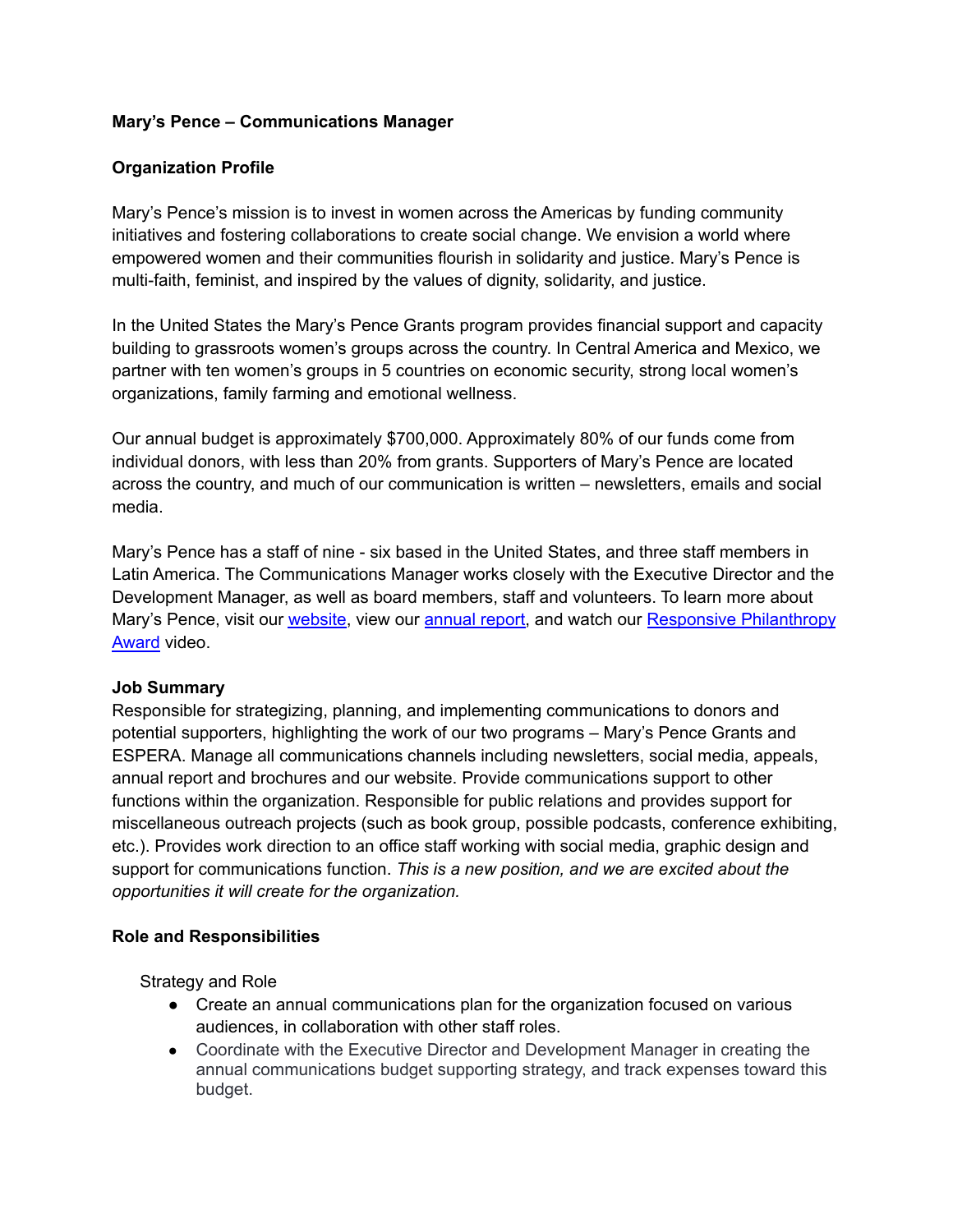• Serve as an organizational brand manager, refining and enhancing brand image and messaging to reflect programs as they grow and change.

# Content Creation

- Create original written content for all communications channels to increase stakeholder understanding and support of Mary's Pence work.
- Ensure compelling graphic design elements, and incorporate graphics, images and videos, to engage audiences with our work.
- Create and ensure the production of high-quality print and digital materials, including newsletters, brochures, social media and annual report.

### Management of Communication Channels

- Collaborate across the organization to ensure carefully curated content is strategically shared across multiple channels including but not limited to e-mail, website, social media, grants and print materials, and donor communications.
- Manage the development, distribution, and maintenance of all print and digital materials, including newsletters, brochures, website, and social media.
- Stay current on tools and trends in the field of nonprofit communication and use this information to shape strategies and tactics.

## Process and Administration

- Create a process for development of campaigns and projects to ensure clear goals, appropriate involvement of staff, effective process and timelines.
- Create key message guide, containing overview statement, information on each program, MP funding, etc. that can be used by staff and board.
- Review and revise written and visual communication standards, create criteria for evaluating communications pieces. Ensure consistency of message and branding in all internal and external communications of the organization.
- Manage organization's physical and digital files so materials are accessible and archived for use by staff.
- Manage vendor relationships with printers, mail houses, website developers, and graphic designers.

### **Evaluation**

● Track and analyze relevant communications data and online engagement metrics to inform decisions about audiences and effective use of channels.

### **Other**

- Periodically plan and oversee donor events, conference exhibiting and outreach projects.
- Provide work direction to staff working with social media and graphic design, and volunteers working on projects.
- Use the donor management system (DonorPerfect) to track donor contacts, while maintaining data integrity.
- Lead media relations efforts.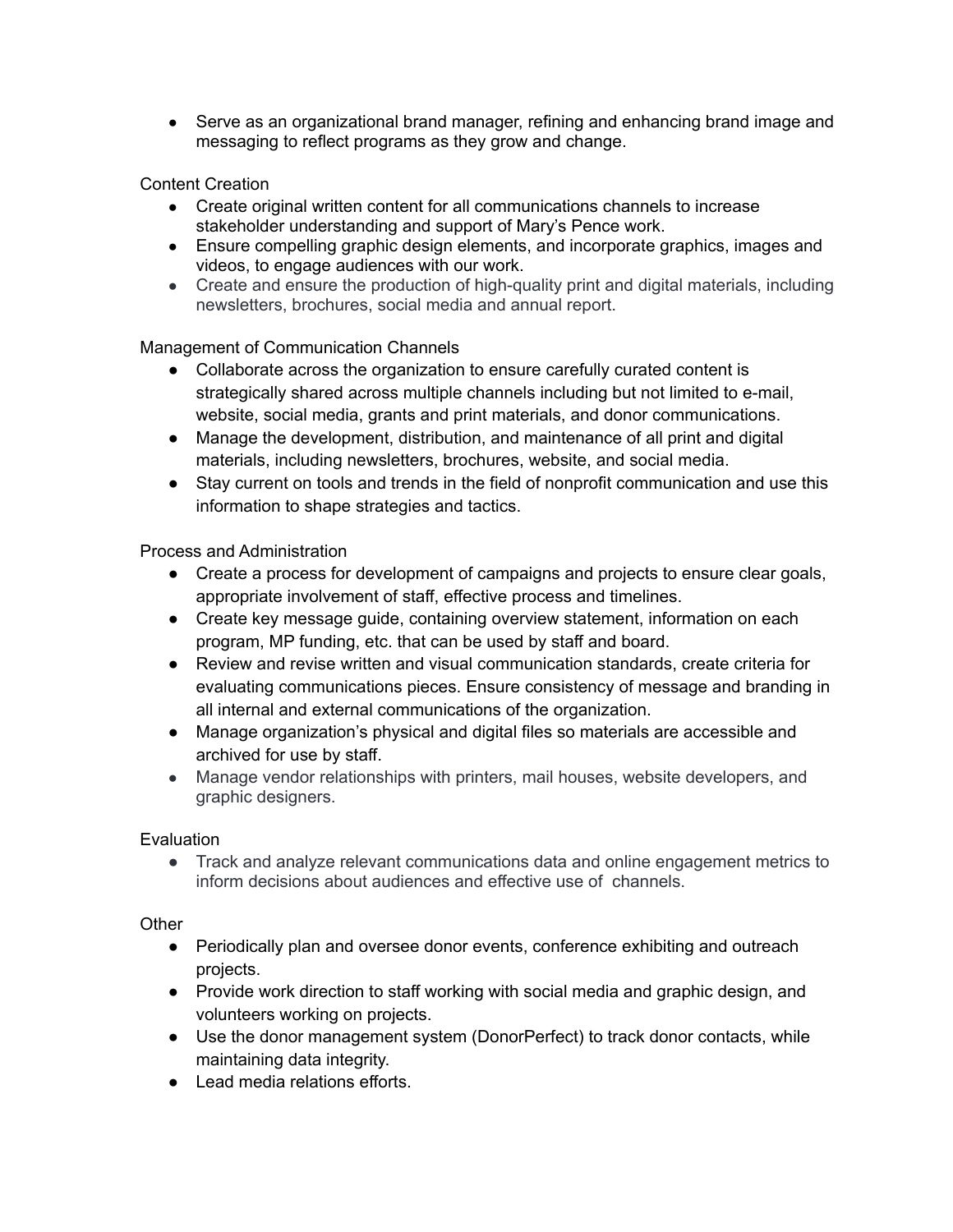## **Knowledge and Experience**

- 3-5 years of experience in a communication role, managing outward facing communications and supporting communications throughout the organization.
- Experience in a non-profit setting, including working with volunteers.
- *●* Excellent communication skills, including written, visual, and verbal communications. *Strong writing skills are essential to the job.*
- Computer proficiency, including desktop and donor database tools (Donor Perfect). Experience with InDesign, Constant Contact (email marketing platform), Later, Canva, WordPress (website), photo and video editing tools, and Google Suite helpful.
- *● Bi-lingual in English / Spanish required to fully represent our programming.*
- Bachelor's degree with coursework in design, communications, journalism, or related field (or equivalent combination of education and experience).

## **Values and Work Style**

- Highly organized, self-motivated and able to manage multiple and complex projects. Organized and diligent about record-keeping and administration while setting and meeting deadlines.
- Creative and enjoys bringing new ideas to the organization.
- Committed to working collaboratively with all constituent groups, including staff, board members, volunteers, donors and program participants.
- Flexible working style, willing to give and take, willing to flex to the tasks needed, including administrative tasks. Comfortable in a small "everyone pitches in" office environment.
- Ability to serve as a unifying force and to position communications discussion at both the strategic and tactical levels.
- Comfortable with diversity age, political views, faiths, etc.
- Passion for social justice, particularly women's issues in the U.S. Mexico and Central America.

### **Welcoming Statement: The Mary's Pence community welcomes you.**

Founded on the core values of **dignity**, **justice**, and **solidarity**, we seek to be a space of belonging and purpose where community comes together to work for social justice.

The integrity of our work depends on Mary's Pence reflecting the diversity of the community, and the world, with regard to race, economic status, abilities, faith or beliefs, geography, age, gender identity, and sexual orientation.

Our spiritual roots and feminist values bring us together to listen and learn from one another, and to determine the path forward. There is wisdom in the whole. We invite you to join us in this work.

### **Compensation and Benefits**

**Hours and Salary**: Full time, salary based on experience. Range is \$45,000-\$65,000. **Health Insurance and Retirement Benefits**: Generous comprehensive package.